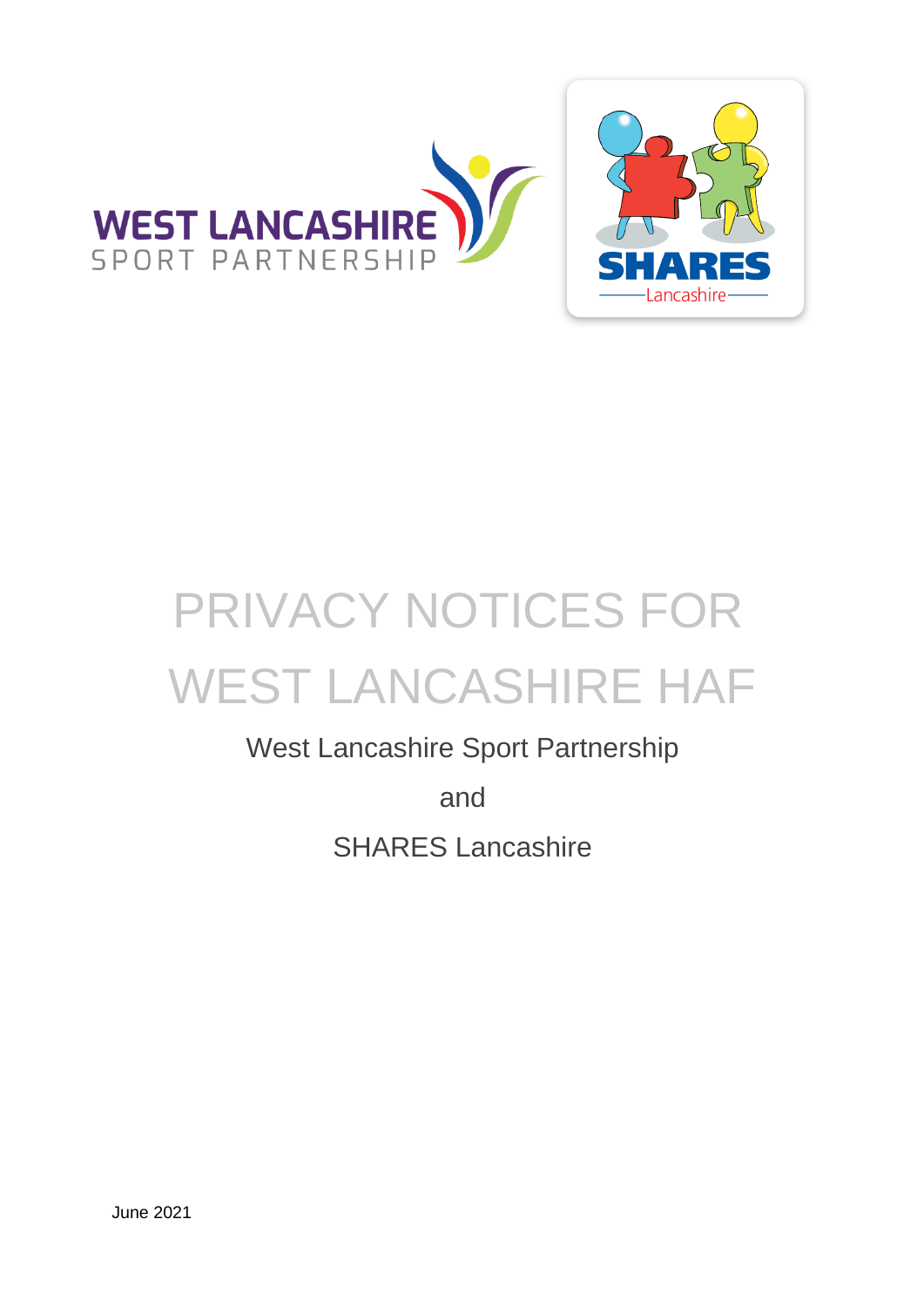#### **1. INTRODUCTION**

West Lancashire HAF is multi-activity camp set up and run by West Lancashire Sport Partnership and SHARES Lancashire during the summer holidays of 2021. The camps are open to all eligible primary and secondary school children aged between 5 and 16. For the purposes of this document 'we' means West Lancashire Sport Partnership and SHARES Lancashire.

This privacy notice sets out the basis on which any personal data we collect from you or your child, or that you provide to us, is handled by us. In this notice, you will see different names or terms used that you may not be familiar with, such as:

**Data Controller**: This person (or group of people, like a school) is in charge of the information we collect.

**Data Processor**: This person processes information for the data controller.

**Data Protection Officer (DPO):** This person makes sure we do everything the law says.

**Personal Data:** This means any information that can be used to identify someone, such as your address and date of birth.

The categories of student information and data that we collect, hold and share include:

- Personal information (such as name, address and date of birth)
- Attendance information, such as sessions attended.
- Medical conditions including any special conditions your child may have that we need to know about to keep them safe.
- Photographs (using photographs of your child counts as processing personal data). Before we take or use any photographs we will ask you and a parent to give permission for us to take and use pictures of you. We might use the pictures on display boards, on social media or on the West Lancs HAF websites, for example.

## **2. WHY WE COLLECT AND USE THIS INFORMATION**

We use yours and your children's data:

- to provide appropriate care whilst your child is at the camp
- to comply with the law regarding data sharing
- to safeguard children
- for marketing, website and social media purposes
- for photographic displays
- to manage student's medicines on school premises
- to manage the CCTV process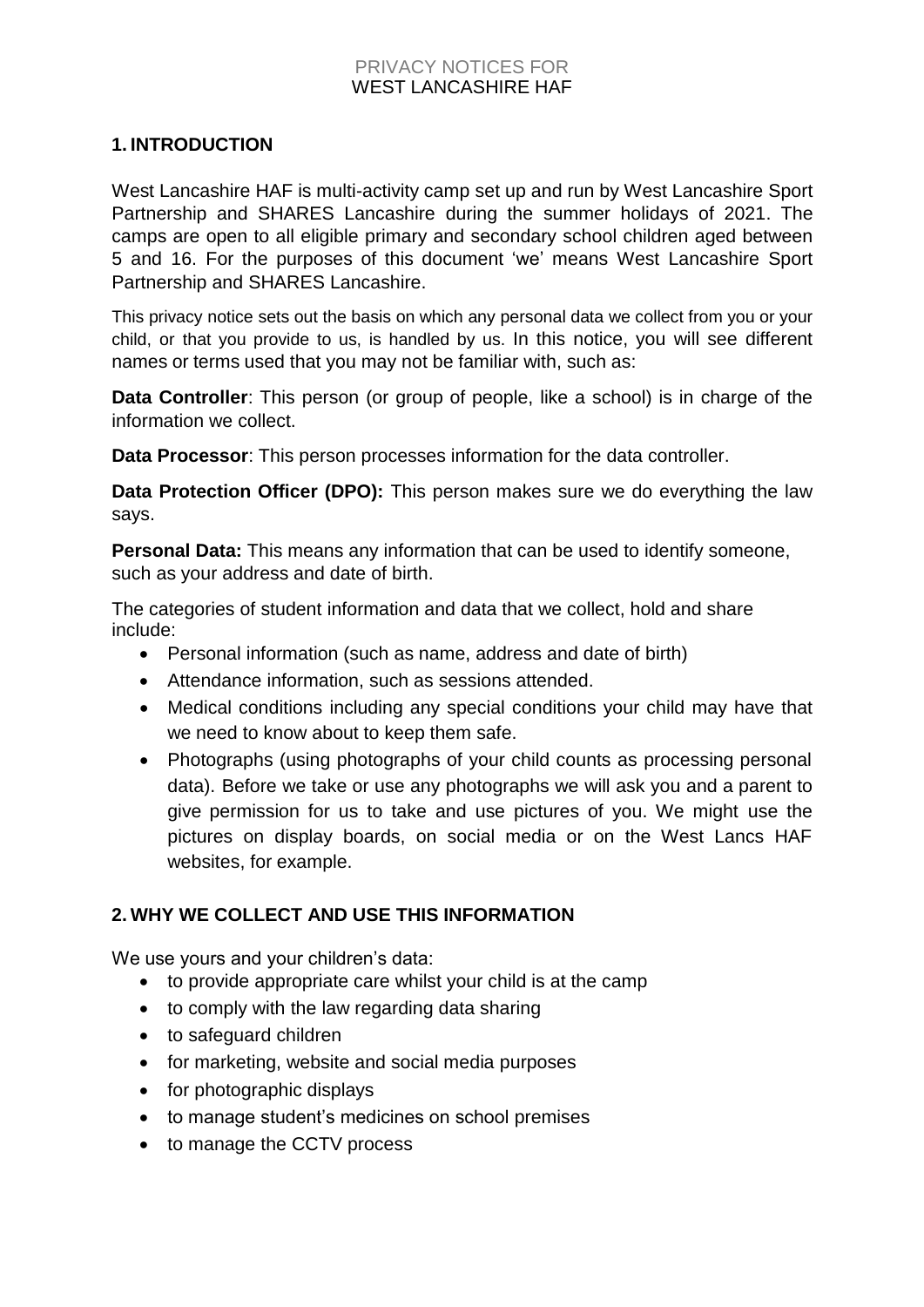## **3. THE LAWFUL BASIS ON WHICH WE USE THIS INFORMATION**

On the 25th May 2018 the Data Protection Act 1998 was replaced by the General Data Protection Regulation (GDPR). The condition for processing under the GDPR will be:

Article 6

- 1. Processing shall be lawful only if and to the extent that at least one of the following applies:
- (c) Processing is necessary for compliance with a legal obligation to which the controller is subject;

Article 9

- 1. Processing of personal data revealing racial or ethnic origin, political opinions, religious or philosophical beliefs, or trade union membership, and the processing of genetic data, biometric data for the purpose of uniquely identifying a natural person, data concerning health or data concerning a natural person's sex life or sexual orientation shall be prohibited.
- 2. Paragraph 1 shall not apply if one of the following applies:
	- (j) Processing is necessary for archiving purposes in the public interest, scientific or historical research purposes or statistical purposes in accordance with Article 89(1) based on Union or Member State law which shall be proportionate to the aim pursued, respect the essence of the right to data protection and provide for suitable and specific measures to safeguard the fundamental rights and the interests of the data subject.

The Education (Information about Individual Pupils) (England) Regulations 2013 - Regulation 5 'Provision of information by non-maintained special schools and Academies to the Secretary of State' states 'Within fourteen days of receiving a request from the Secretary of State, the proprietor of a non-maintained special school or an Academy (shall provide to the Secretary of State such of the information referred to in Schedule 1 and (where the request stipulates) in respect of such categories of pupils, or former pupils, as is so requested.'

The Education Act 1996 - Section 537A – states that we provide individual pupil information as the relevant body such as the Department for Education.

Children's Act 1989 – Section 83 – places a duty on the Secretary of State or others to conduct research.

## **4. COLLECTING INFORMATION**

Whilst the majority of information you provide to us is mandatory for your child to attend West Lancashire HAF, some of it is provided to us on a voluntary basis. In order to comply with the General Data Protection Regulation, we will inform you whether you are required to provide certain information to us or if you have a choice in this.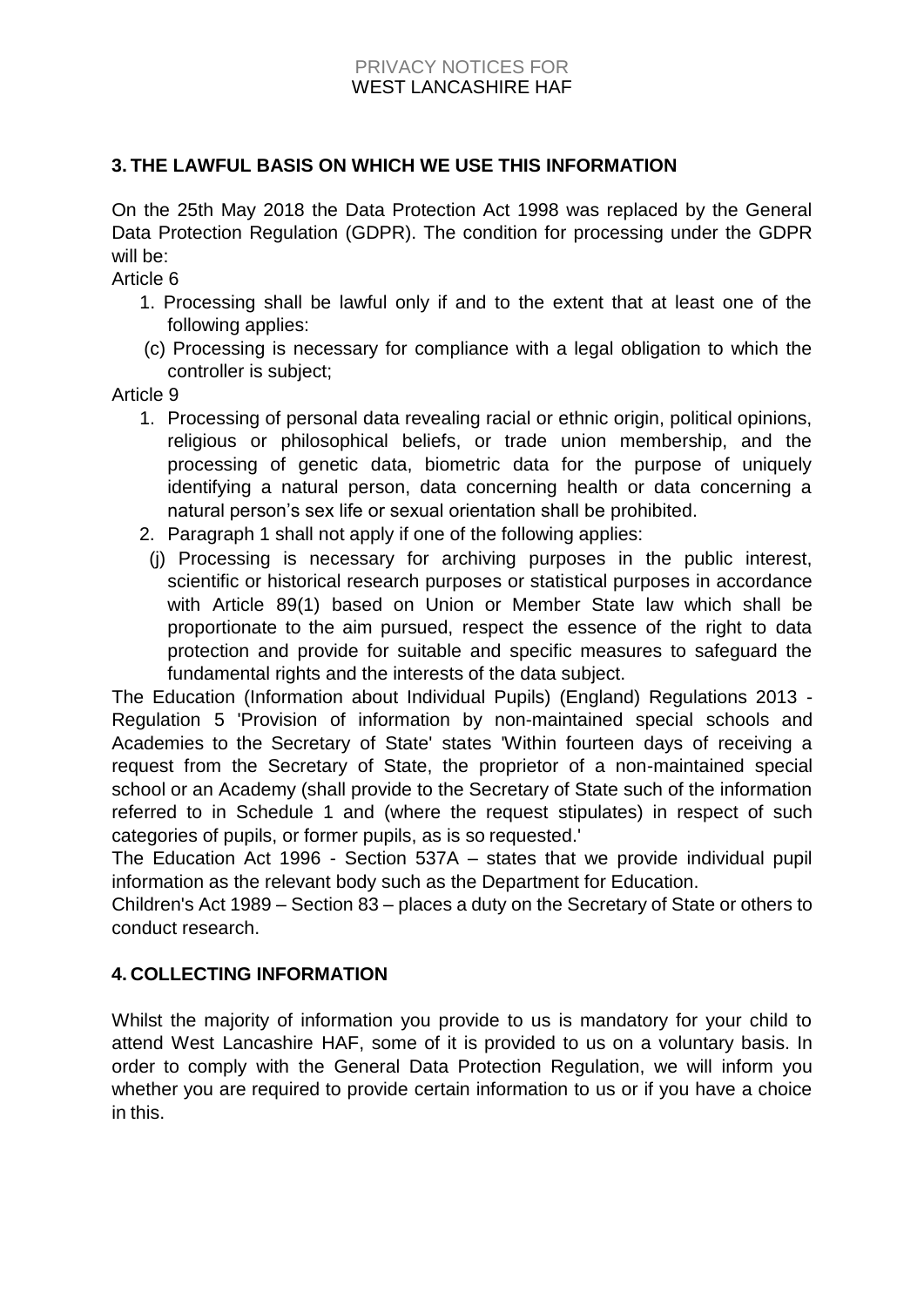We will use the information you give to us for the following reasons:

- to register and provide daytime activities for your child;
- to protect the welfare of your child and to promote the objects and interest of our camps;
- to store this information on school network and internal filing systems;
- to manage any queries or disputes you or your child may have with us or that we have with you or your child;
- to enforce our terms of use with you;
- to send out surveys to you by email in order for you to provide feedback to us on our camps;
- to send out information to you by email regarding current and future camps;
- keep a list of your child's allergies or medical requirements in case of emergency. It is necessary for the camp to have a list readily available to our staff so that we are able to look after your child promptly in the event of a medical emergency.

We may take photographs/videos/webcam images of children whilst on school site or away from the school site. To comply with the General Data Protection Regulation, photo consent is obtained by completion of the appropriate section of the booking form.

# **5. STORING DATA**

Data will be retained in accordance with the ELT GDPR Compliant Records Management Policy.

## **6. WHO WE SHARE DATA WITH**

We may share your information with the following  $3<sup>rd</sup>$  parties,

- Travel companies for the purposes of booking, organising and managing visits and trips arranged whilst attending the camp
- Our sites have CCTV systems to address the safety of children, staff welfare, site security and to make evidence available to authorised investigatory bodies. The Academy's CCTV Policy defines the roles and responsibilities, provides staff with clear guidance about their role whilst using the system and describes how data is stored & shared.

## **7. WHY WE SHARE INFORMATION**

We do not share information about your children with anyone without consent unless the law and our policies allow us to do so.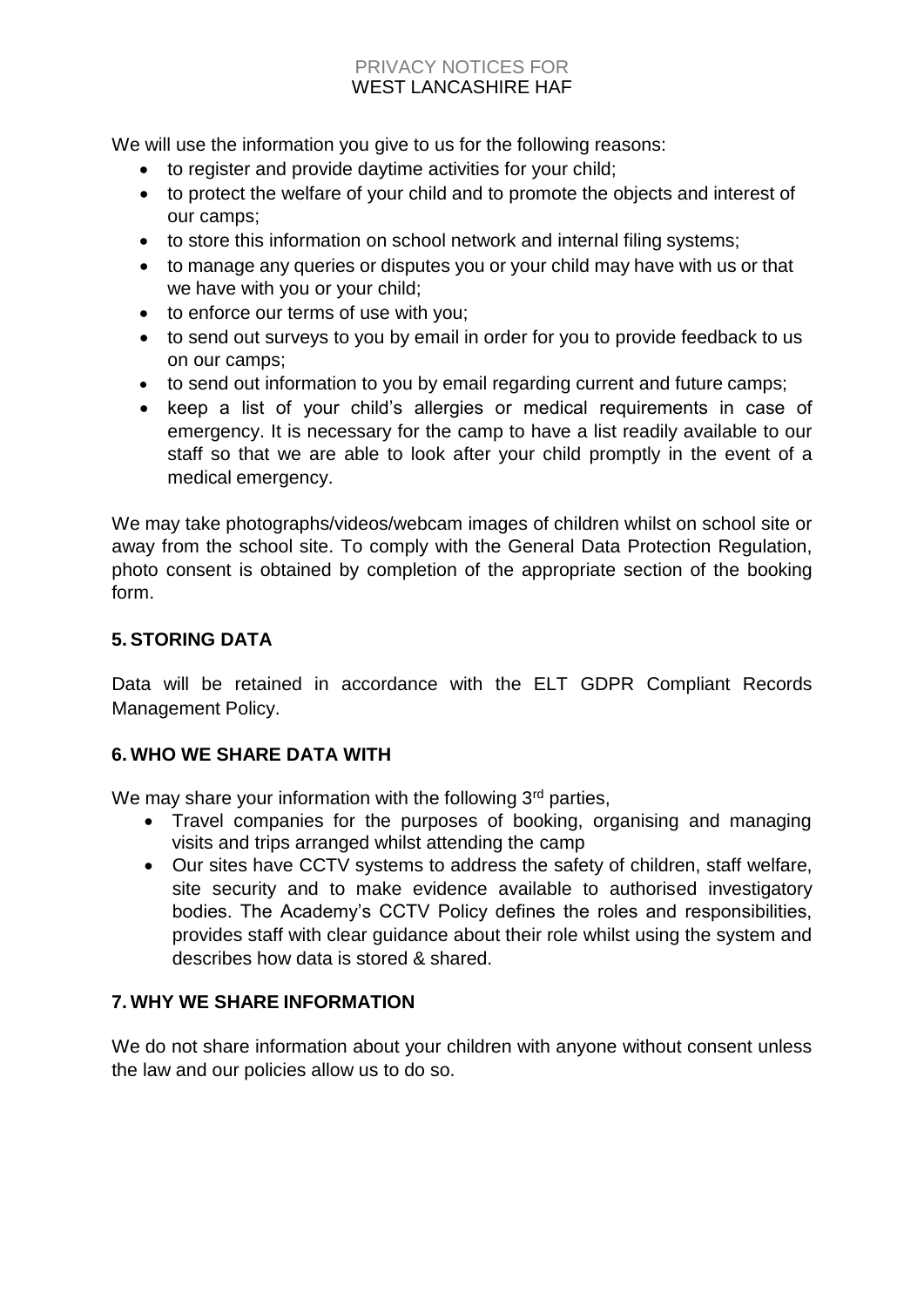## **8. DATA COLLECTION REQUIREMENTS**

To find out more about the data collection requirements placed on us by the Department for Education (for example; via the school census) go to [https://www.gov.uk/education/data-](https://www.gov.uk/education/data-collection-and-censuses-for-schools) [collection-and-censuses-for-schools.](https://www.gov.uk/education/data-collection-and-censuses-for-schools)

## **9. REQUESTING ACCESS TO YOUR PERSONAL DATA**

Under data protection legislation, parents and children have the right to request access to information about them that we hold. To make a request for your personal information, or be given access to your child's record, contact the DPO.

You also have the right to:

- object to processing of personal data that is likely to cause, or is causing, damage or distress
- prevent processing for the purpose of direct marketing
- object to decisions being taken by automated means
- in certain circumstances, have inaccurate personal data rectified, blocked, erased or destroyed; and
- claim compensation for damages caused by a breach of the Data Protection regulations

If you have a concern about the way we are collecting or using your personal data, please raise your concern with the DPO. If your concerns are not dealt with to your satisfaction you can contact the Information Commissioner's Office at <https://ico.org.uk/concerns/>

#### **10.FOUR IMPORTANT THINGS TO UNDERSTAND AND WHO TO CONTACT**

Now you've read this, we hope you understand that:

- The law allows us to get and use your information to help us do our job.
- We may share your information with others, but only when we really need to.
- We will ask for your permission to share your information whenever you have a choice.
- You can tell us not to share your information, even when you have said yes before.

If you would like to discuss anything in this Privacy Notice, please contact West Lancashire Sport Partnership at 01704 377 982.